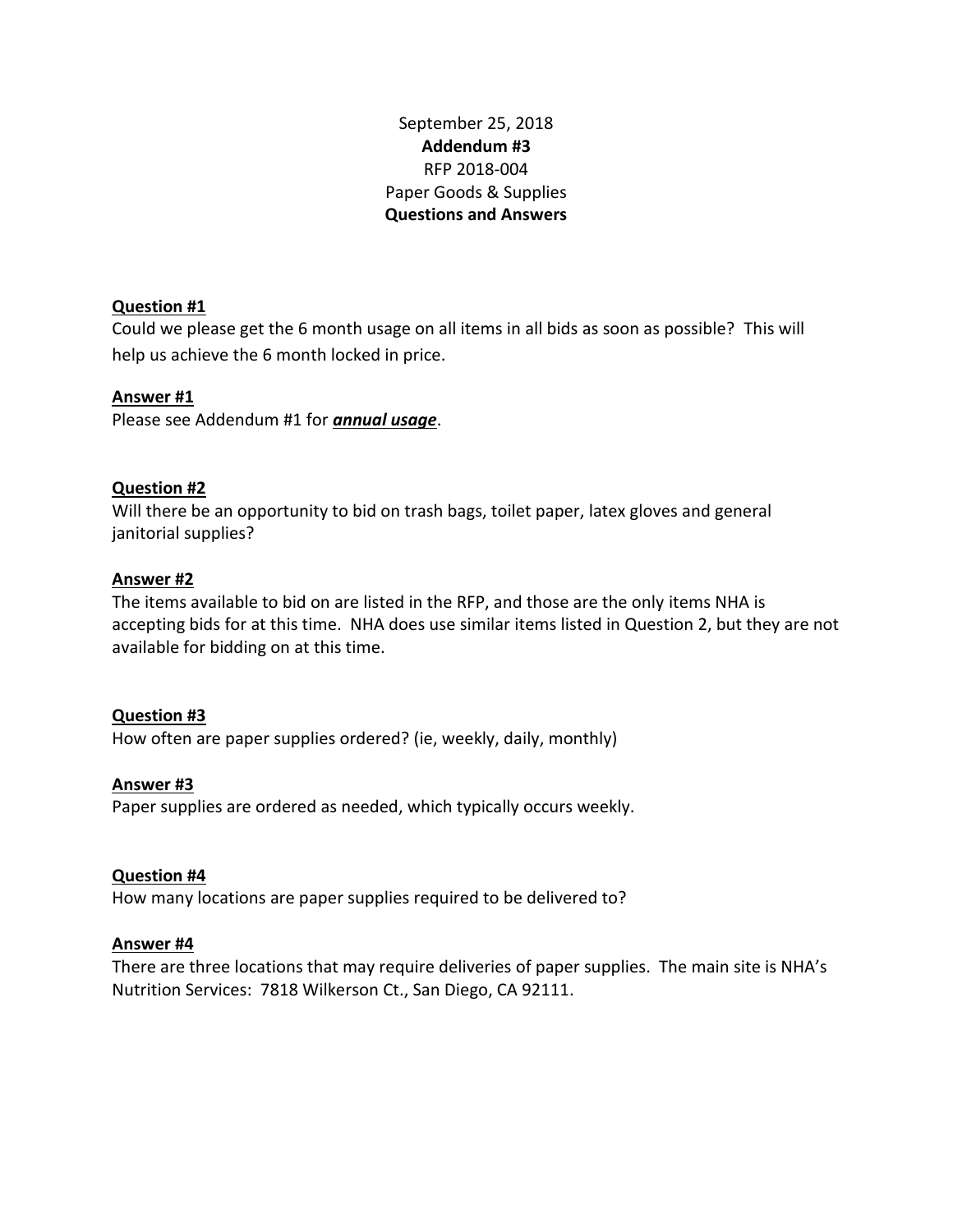## **Question #5**

What are delivery hours?

### **Answer #5**

Delivery hours for paper supplies may be between the hours of 8am and 1:30pm, and will be negotiated during contract preparation.

### **Question #6**

The paper products listed don't give a description of the items. For example, laminated, white black.

#### **Answer #6**

Descriptions of items in the Exhibit are listed below under "Specifications."

| <b>Item</b><br><b>Number</b> | <b>Item</b><br><b>Description</b> | <b>Pack</b><br><b>Quantity</b> | <b>Pack</b><br><b>Size</b> | <b>Specifications</b>                       |
|------------------------------|-----------------------------------|--------------------------------|----------------------------|---------------------------------------------|
| $\mathbf{1}$                 | 10 oz foam bowl                   | 10                             | 100                        | White foam                                  |
| $\overline{2}$               | 7 oz polystyrene cup              | $\mathbf{1}$                   | 2500                       | Opaque, soft plastic,<br>approx 3 1/2" tall |
| 3                            | 9" white foam plate               | $\mathbf{1}$                   | 500                        | White foam                                  |
| $\overline{4}$               | 6" white foam plate               | $\mathbf{1}$                   | 1000                       | White foam                                  |
| 5                            | 12"x13" 2-ply napkin              | $\mathbf{1}$                   | 6000                       | <b>Brown</b>                                |
| 6                            | 30 oz white foam bowl             | $\mathbf{1}$                   | 450                        | White foam                                  |
| $\overline{7}$               | White Medium Weight forks         | 100                            | 10                         | White plastic                               |
| 8                            | White Medium Weight<br>teaspoons  | 100                            | 10                         | White plastic                               |
| 9                            | <b>Medium Latex Gloves</b>        | 10                             | 100                        | White                                       |
| 10                           | Black 4 oz portion cup            | 50                             | 50                         | <b>Black shiny plastic</b>                  |
| 11                           | Clear lid for 4 o portion cup     | 50                             | 50                         | Clear shiny plastic                         |

### **Question #7**